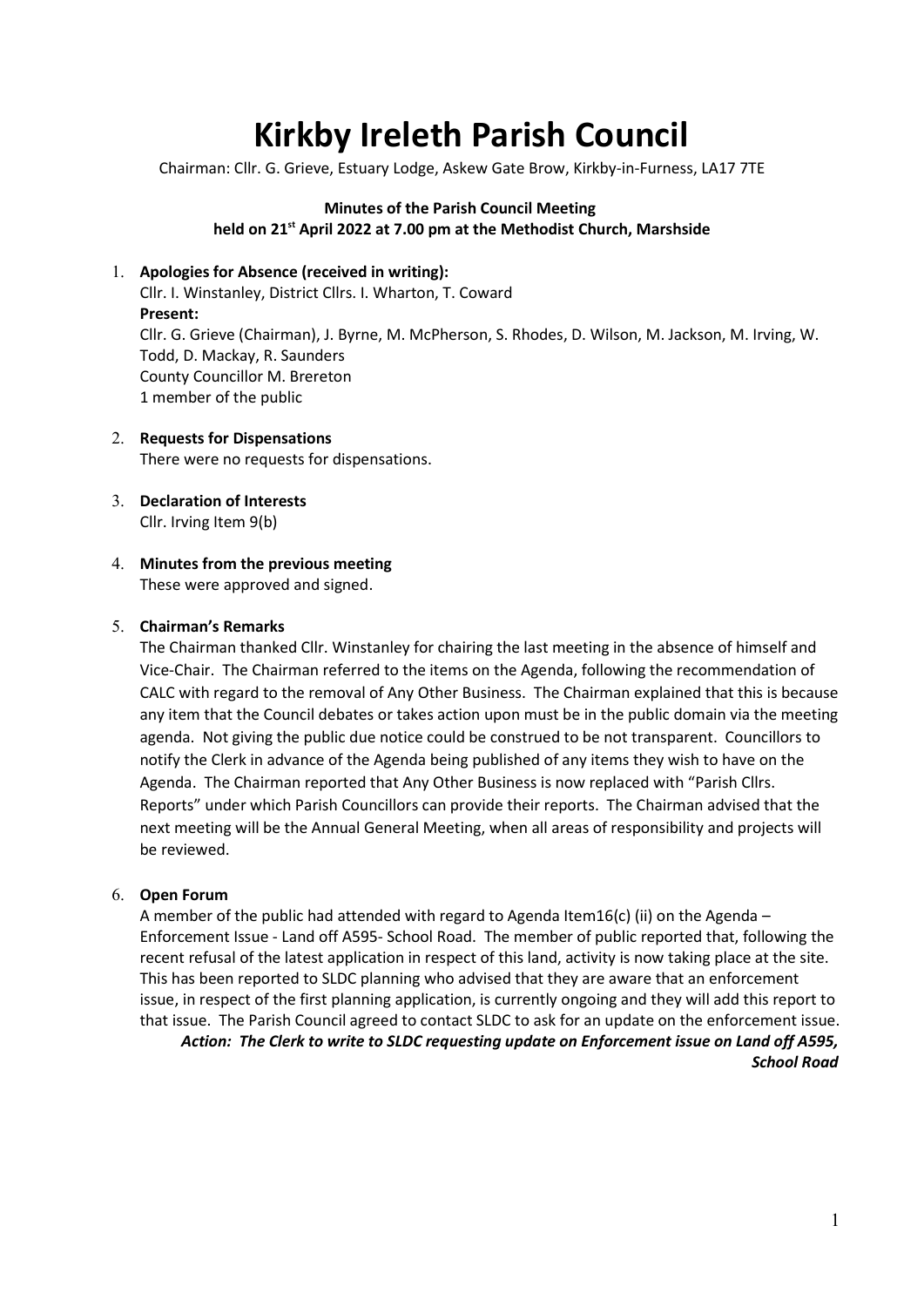#### 7. Reports from District and County Councillors

#### Cllr. Wharton:

Cllr. Wharton was not in attendance at the meeting but had emailed apologies and explained that as there had been no District Council meeting since last the Parish Council met, there was nothing to report.

#### County Councillor Brereton gave the following report:

Highways – He has reported all issues referred to him to Highways.

A5092 hedges/verges – It is believed that the information provided to the Parish Council is incorrect and the hedges and verges bordering the A5092 are not Highways England responsibility. Planning Applications - Stone Arthur and Land off A595 School Road - He is aware that both of these applications were refused.

A5092 – Drains – Due to Purdah, not a great deal of progress is being made on this issue at the moment.

Signs, 4 Lane Ends – Some assistance with funding may be available for this.

X112/X7 buses - The group have renewed requests for members to join the Committee. **Covid funding** – There are still grants/funding available with regard to covid.

Cllr. Grieve asked Cllr. Brereton to stress the urgency of the need for repairs to the wall at Marshside as another part of the wall has now collapsed.

#### 8. Matters Arising from the previous meeting

- a) Cllr. Byrne had contacted Highways requesting new signage at Four Lane Ends. This has been passed to Helen Helen Karaaslan, Traffic Team Leader for South Lakeland for processing.
- b) Cllr. Byrne had chased Highways about drains on A5092 and passed all information to Cllr. Brereton. Cllr. Brereton informed that the work will be put in the programme in the next few weeks.
- c) The Clerk has submitted the Parish Council's comments on the Parliamentary Boundary Review consultation.
- d) The Clerk had written to the Gala Committee to inform the Parish Council will have a stand at the Gala.
- e) The Clerk had responded to the resident regarding their query on planning permission for holiday lets.

#### 9. Traffic, A595 & A5092 and Highways

#### a) A595/A5092 and Highways matters

Cllr. Byrne reported that damage has been done to the grass verge opposite the development site and had noted details of the vehicle that had caused the damage. The Clerk to pass on the details of the Site Manager to Cllr. Byrne in order she can contact him with regard to the damage to the grass verge.

Action: Clerk to forward details of Site Manager to Cllr. Byrne Action: Cllr. Byrne to contact the Site Manager regarding damage to the grass verge Cllr. Wilson reported that a boundary wall has been damaged on the A5092 on Grizebeck Hill. He informed that this repeatedly happens and is a problem for the Owners of the property. Cllr. Brereton advised that he has also noticed this and reported it on HIMS. It was agreed for Cllr. Bryne to contact Highways and ask them to assess an action plan for this area due to the repeated problems with walls being knocked down by vehicles using the A5092.

Action: Cllr. Byrne to contact Highways and ask them to assess an action plan for the A5092, Grizebeck Hill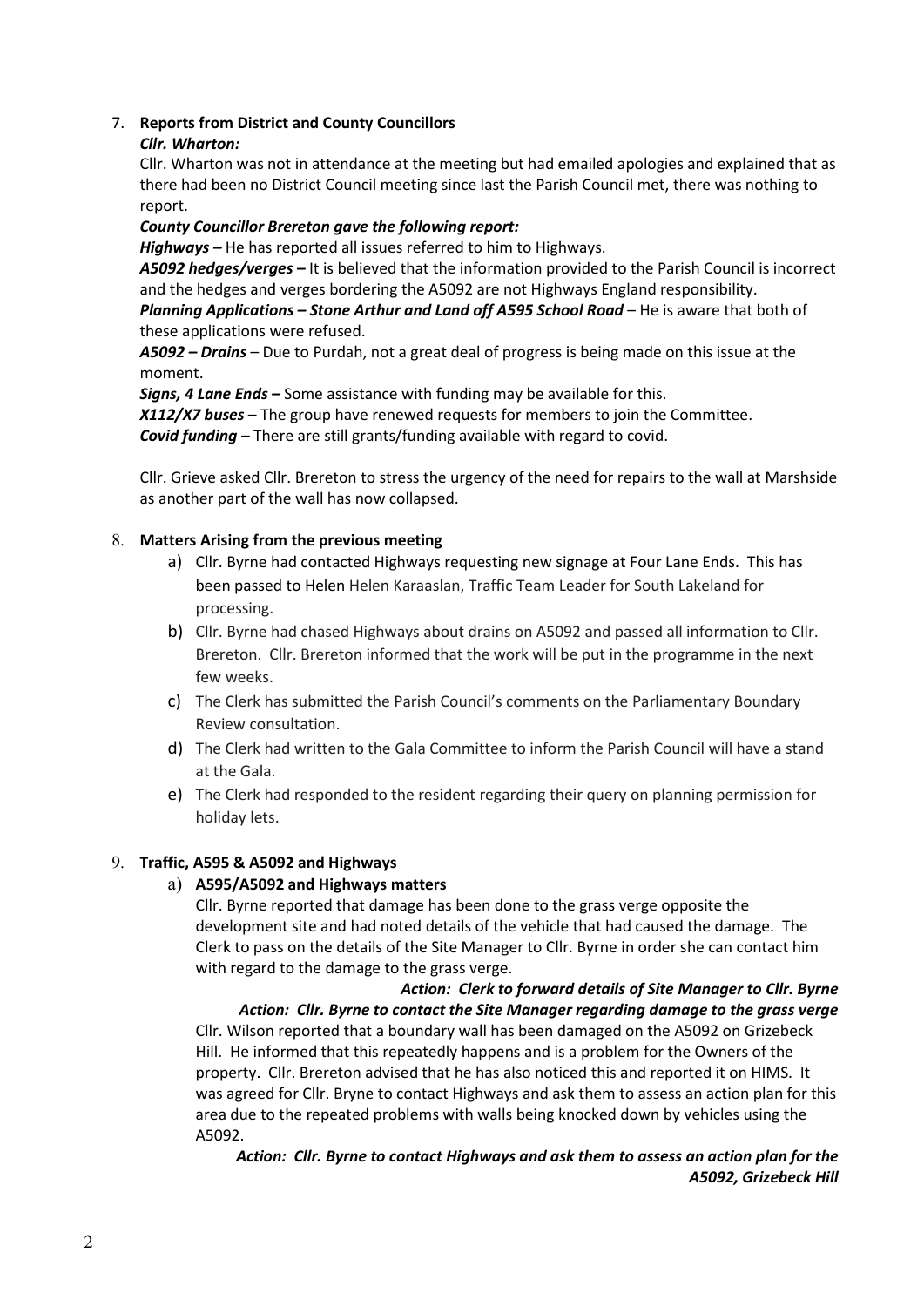#### b) A595 Grizebeck Improvement Scheme

Nothing to report.

- i. Green sign on the A595 at Grizebeck No update on this.
- ii. Milestones
	- No update on this
- iii. Victorian Signposts No update on this

# c) Hotline Reports

- Indentation on side of road opposite white house at Dove Bank
- Pothole dove bank opposite BT infrastructure box, Grizebeck
- Gargreave trenches at sides of road
- All the above to be reported on HIMS.

# d) Hotline Progress

Nothing to report.

# 10. Parish Plan

a) Reports

Burlington School - Cllr. McPherson reported the School is coping okay with the noise created by the work being carried on the development on the land adjacent to the School.

b) Actions

None

c) Emergency Plan

The sub-committee are still to arrange a date for a meeting to discuss Emergency Plan.

# 11. Current Matters

- a) Flooding
- Nothing to report. b) Bridge at Marsh Garth Nothing to report.
- c) Lake District National Park Southern Boundary Extension Nothing to report.
- d) Cutting back of hedges/verges by Probation Service Cllr. Grieve is waiting to hear back from the Probation Service.
- e) Councillors Surgeries

Cllr. McPherson informed that there is an opportunity to hold a Surgery at the Kirkby Community Centre on  $2^{nd}$  June 2022, whilst the post office counter is in operation. Cllr. Byrne agreed to attend on behalf of the Council. The possibility of holding a surgery at Grizebeck Community Hall was discussed with Cllr. Irving. The Council will look to have a surgery at Grizebeck in September 2022.

# f) Road/Wall subsidence – Marshside

It was noted that this had already been discussed under Item 7 of the Agenda.

#### g) Village Benches

The list of benches had been circulated to all Councillors to add any comments. The Clerk will now identify the benches which are included on the Parish insurance and see if any of the other benches should also be included.

Action: Clerk to indicate which benches are covered by Parish Council insurance

h) Flooding of the Mosses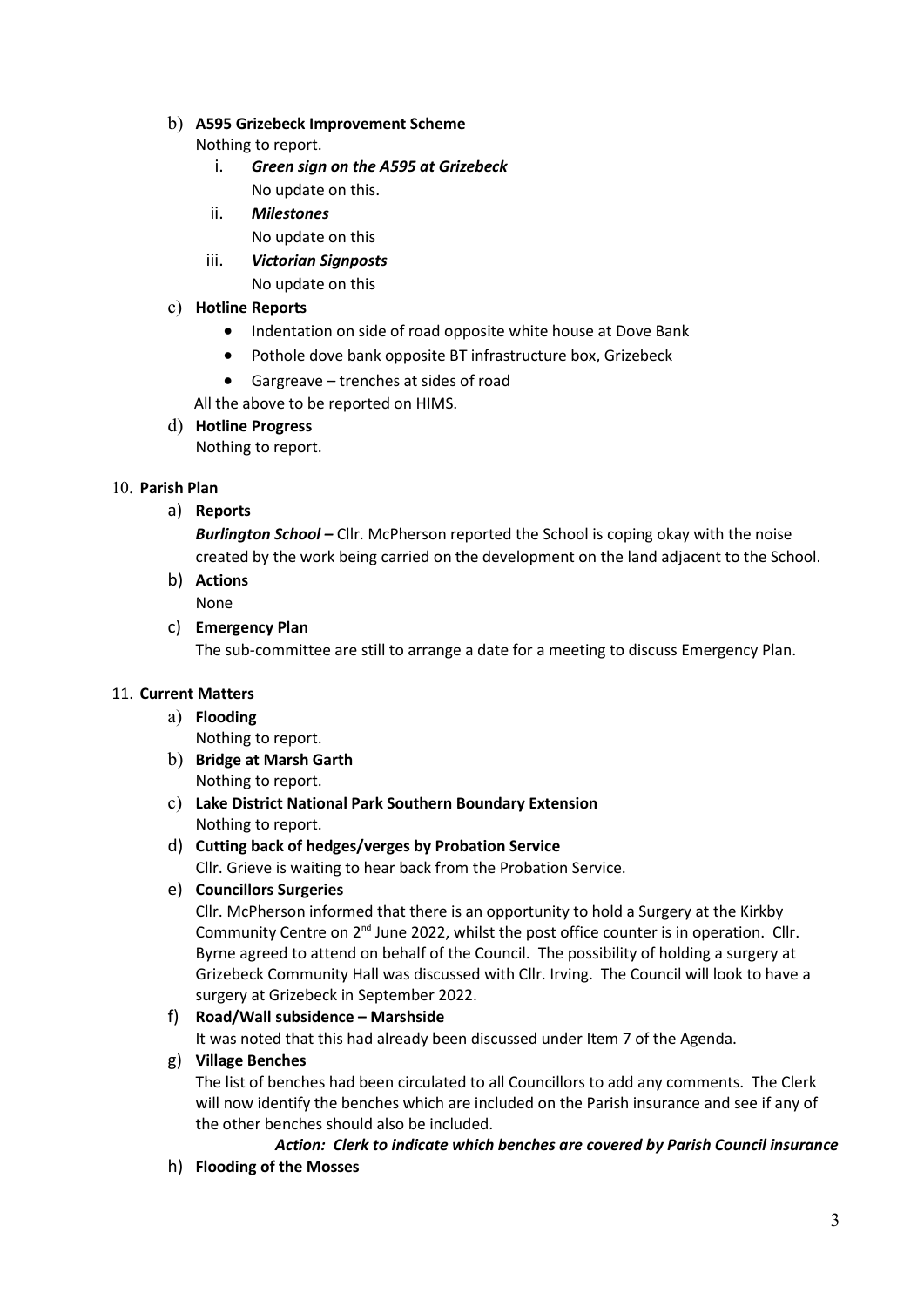A meeting is to be arranged with the replacement of Mr. Benn who has now retired from Natural England.

# Action: Clerk to arrange meeting with Natural England

#### i) Soutergate car park – Abandoned vehicles

No response had been received from the Owner of the vehicle in question, however, it was noted that he was recently working on the vehicle. Therefore, no further action to be taken before the next meeting in order to give him time to carry out the work.

#### j) Queens Jubilee Celebrations

Preparations for an afternoon tea event on Sunday  $5<sup>th</sup>$  June 2022 at the Community are continuing to be made. The event will soon be advertised and tickets go on sale.

#### k) Website

This will be discussed at the next meeting.

#### l) Meeting with Modlar/PJT Ltd – Development adjacent to the School

Cllrs. McPherson and Wilson met with the Site Manager, Steve Cumberbatch, at the Development. They provided a report of what work had been carried out to-date and proposed timetable for future works. It was suggested that meetings with Mr. Cumberbatch could take place at regular intervals. This was agreed.

#### 12. Statutory Requirements

None.

#### 13. CGP Kirkby Ireleth Parish Council Trust Fund

The following grants had been awarded:

- Kirkby Ladies' Supper Club £225.00 for the costs of their summer outing
- Kirkby Ladies Guild £250.00 for the costs of their summer outing.
- Kirkby Cricket Club £2500.00 towards the cost of a new mower for the square.

It was noted that since 2005 the total grants given out now total £208,240.43, a magnificent amount. Thanks were expressed to the CGP for their continued support for all in Kirkby.

#### 14. Lengthsman

#### a) Receive a report of work undertaken

- Ivy needs removing from trees on A595
- Watery Lane, Wall End branches need clearing from footpath.

#### b) Suggestions for work to be undertaken

None – The Lengthsman is due to start work this month. Cllrs. Grieve and Wilson to meet with the Lengthsman regarding work to be carried out.

#### Action: Cllrs. Grieve and Wilson to meet with Lengthsman

#### 15. Accounts

- a) The financial statement for 2021/22 was placed in the correspondence pack for distribution.
- b) The Clerks salary of £200.00 and expenses of £29.08 for April 2022 were approved.
- c) The payment to HMRC of £49.80, being PAYE to  $5<sup>th</sup>$  May 2022 was approved.
- d) The payment of £24.00 to the Methodist Church for the hire of the Hall was approved.
- e) A discussion was held with regard to the Annual Subscription of £266.61 for CALC. A vote was taken with regard to payment of this fee. The payment was subsequently approved.
- f) The payment of £51.34 to npower electricity for the period  $1<sup>st</sup>$  December 2021 to 31<sup>st</sup> December 2021 was approved. It was noted that E-ON has now changed the name of this commercial account to npower.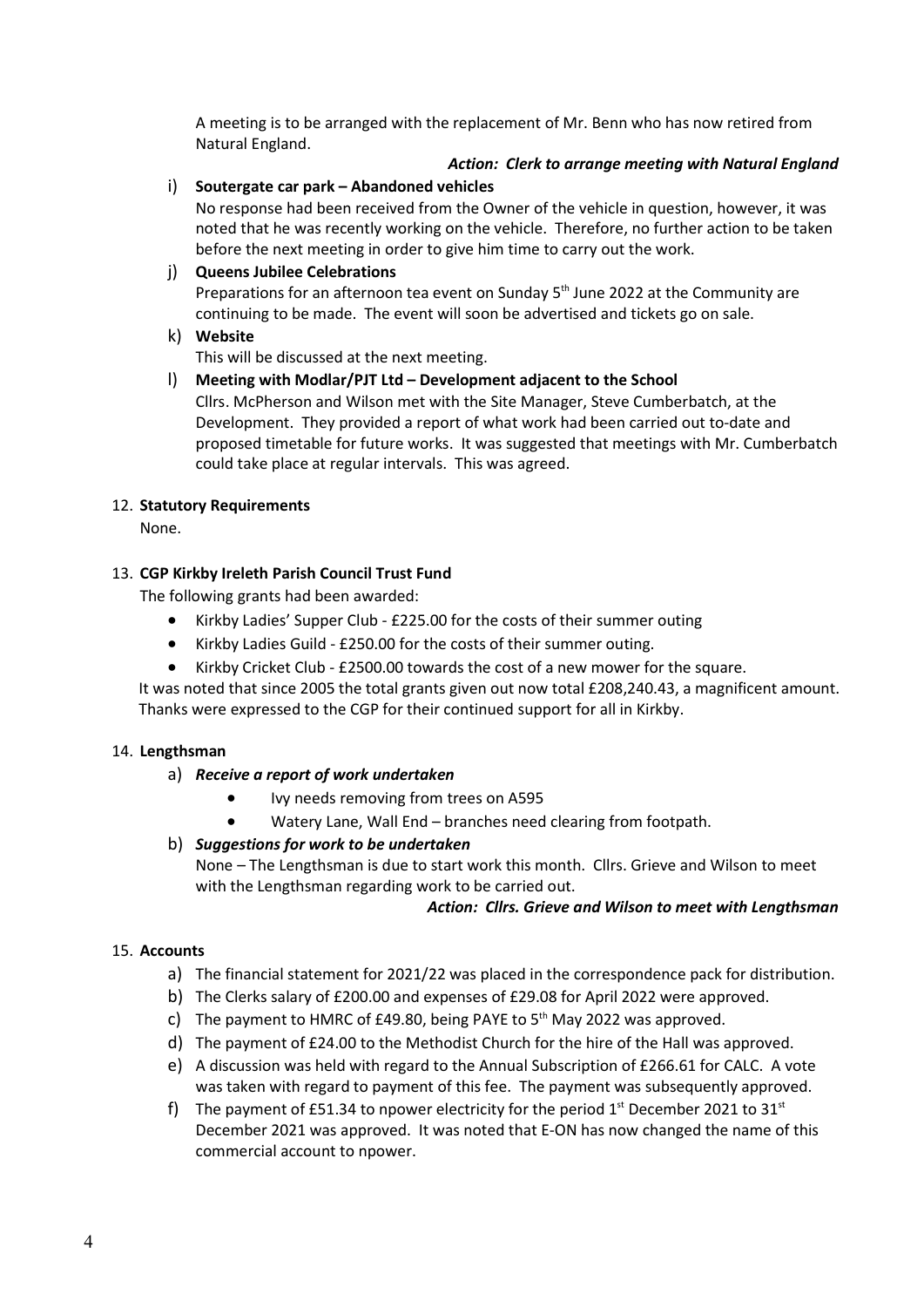- g) A meeting of the Finance Committee was arranged for Friday 29<sup>th</sup> April 2022 at 7.00 pm to be held via Zoom.
- h) A payment of £5,917.13 had been received from SLDC in respect of Community Infrastructure Levy (CIL). Other significant payments are to follow. The majority of CIL money is in relation to the building development on School Road. It was agreed to put this as an Agenda item at the next meeting.

# 16. Planning

- a) Applications received
	- i. 7/2022/5205 Eller Mire Farm Grizebeck Erect replacement general purpose building. – No objections or comments to this application.
	- ii. SL/2021/1190 Land Opposite Sun Inn Cottage, Lady Moyra Incline, Beckside It was noted that this application has only been received today. A request has been submitted to SLDC for an extension of the deadline for submission of comments in order this application can be discussed at the next meeting.

# b) Planning Notifications

- i. SL/2021/0755 Land adjacent to Chapels Farmhouse, Chapels Dwelling with new vehicular access from highway – Granted with conditions
- ii. SL/2022/0097 Stone Arthur, School Road, Kirkby-in-Furness Retrospective refused
- iii. SL/2021/1199 Cross Beck Farm, Soutergate Siting of a temporary agricultural workers dwelling - Refused

#### c) Planning Enforcement Issues

i. Ginnyring Cottage

Notification of the outcome of the Appeal by the Owner of the property is still awaited.

ii. Land off A595 School Road

It was noted that has been discussed under Item 6 on the Agenda.

iii. Beanthwaite Barn

Nothing to report.

#### 17. Correspondence

The following correspondence had been received and was put in the pack for distribution.

a) Lake District National Park Authority – Views sought on action on second homes/holiday lets – The questionnaire is on-line and had been printed off by the Clerk. The Chairman read out the 3 questions and Councillors agreed responses. The Clerk to submit the responses on-line.

# Action: Clerk to submit response on the survey by Lake District National Park Authority on second homes/holiday lets

- b) NALC Letter to smaller local Councils
- c) Friends of the X112 A letter of thanks had been received from the Friends of X112 for the recent donation
- d) Friends of the X112 Bus update
- e) Natural England North West Coastal Access Update April 2022
- f) Kirkby Ireleth Charities A letter of thanks had been received from the Kirkby Ireleth Charities for the recent donation

#### 18. Parish Councillors Reports